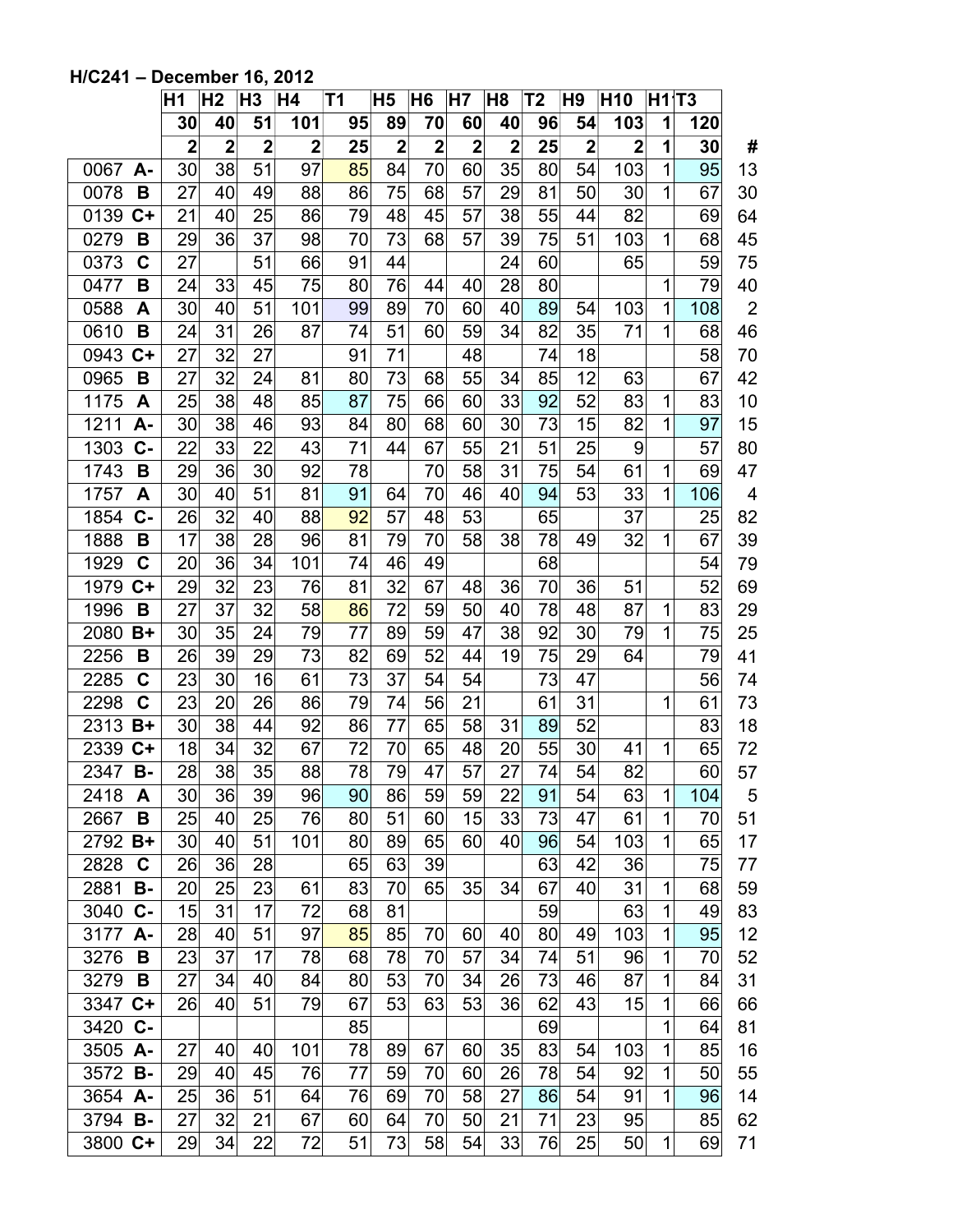| 3882    | В           | 26 | 39 | 49 | 77  | 75  | 81 | 52 |    | 12 | 78 |    |     | 1            | 99  | 35             |
|---------|-------------|----|----|----|-----|-----|----|----|----|----|----|----|-----|--------------|-----|----------------|
| 4194    | <b>B-</b>   | 25 | 36 | 37 | 81  | 76  | 71 | 66 | 49 | 29 | 73 | 45 | 96  | 1            | 55  | 61             |
| 4249    | B+          | 26 | 32 | 35 | 95  | 72  | 73 | 56 | 53 | 34 | 84 | 46 | 83  |              | 94  | 23             |
| 4359    | A           | 30 | 36 | 41 | 96  | 90  | 87 | 65 | 60 | 38 | 96 | 54 | 103 | 1            | 103 | 3              |
| 4398    | <b>B-</b>   | 25 | 33 | 42 | 42  | 75  | 63 | 65 | 34 |    | 77 |    | 61  | 1            | 73  | 60             |
| 4447    | $B+$        | 26 | 35 | 36 | 90  | 82  | 65 | 70 | 55 | 31 | 84 | 52 | 103 | 1            | 72  | 27             |
| 4535    | C+          | 27 |    |    |     | 83  |    |    |    |    | 86 |    |     |              | 83  | 67             |
| 4609    |             | 30 | 33 | 35 | 76  | 84  | 36 | 68 |    |    | 53 |    |     |              |     | 87             |
| 4641    | $B+$        | 30 | 40 | 51 | 93  | 84  | 84 | 70 | 60 | 40 | 83 | 40 | 76  | 1            | 84  | 21             |
| 4787    | F           |    |    |    |     | 65  |    |    | 35 |    | 37 |    |     |              | 30  | 89             |
| 4841    | D+          | 26 | 40 | 26 |     | 74  | 52 | 69 |    | 25 | 51 | 15 |     |              | 43  | 85             |
| 5123    | Α           | 25 | 40 | 51 | 88  | 77  | 89 | 61 | 59 | 38 | 90 | 54 | 93  | 1            | 95  | 8              |
| 5147    | B           | 27 | 37 | 38 | 77  | 84  | 82 | 70 |    | 25 | 78 | 53 | 72  | 1            | 76  | 33             |
| 5575    | B           | 27 | 40 | 50 | 76  | 81  | 54 | 63 | 57 | 36 | 72 | 38 | 81  | 1            | 73  | 37             |
| 5580    | B           | 26 | 37 | 32 |     | 89  | 58 | 63 |    | 20 | 79 |    |     |              | 86  | 44             |
| 5612    | В-          | 27 | 30 | 51 | 93  | 75  | 64 | 68 | 49 | 15 | 65 | 37 | 53  |              | 68  | 63             |
| 5631    | $B+$        | 26 | 24 | 23 | 89  | 89  | 68 | 62 | 54 | 34 | 83 | 41 | 44  | 1            | 81  | 22             |
| 5654    | $C+$        | 25 | 39 | 22 | 62  | 80  | 34 | 57 | 36 | 24 | 61 | 25 | 42  |              | 74  | 65             |
| 5812    | B           | 29 | 36 | 39 | 74  | 81  | 87 | 70 | 58 | 35 | 67 | 35 | 73  | 1            | 61  | 53             |
| 5892    | A           | 27 | 33 | 44 | 80  | 73  | 76 | 66 | 58 | 26 | 93 | 54 | 102 | 1            | 100 | 9              |
| 5987    | B           | 27 | 40 | 40 | 98  | 77  | 44 | 65 | 45 | 8  | 70 | 41 |     | 1            | 79  | 50             |
| 6174    | В           | 30 | 26 | 29 | 74  | 92  | 56 | 70 | 44 |    | 77 |    | 42  | 1            | 67  | 48             |
| 6307    | B           | 25 | 37 | 35 | 88  | 74  | 86 | 70 | 60 | 37 | 79 | 54 | 94  | 1            | 70  | 36             |
| 6370    | В           | 26 | 38 | 31 | 82  | 83  | 77 | 58 | 51 | 30 | 82 | 44 | 33  | 1            | 66  | 38             |
| 6535    | F           | 25 | 29 |    |     | 73  |    |    |    |    | 17 |    |     |              | 25  | 90             |
| 6836    | <b>B-</b>   | 25 | 39 | 42 | 39  | 81  | 63 | 70 | 60 | 37 | 76 | 43 | 72  | 1            | 54  | 56             |
| 6854    | $B+$        | 29 | 40 | 45 | 92  | 83  | 89 | 70 | 60 |    | 79 | 54 | 103 | 1            | 86  | 20             |
| 7435    | A           | 29 | 40 | 51 | 100 | 96  | 86 | 70 | 56 | 40 | 92 | 44 | 56  |              | 99  | $\overline{7}$ |
| 7491    | B+          | 26 | 39 | 48 | 89  | 90  | 64 | 69 | 46 | 35 | 75 | 22 | 60  | 1            | 80  | 24             |
| 7684    | D+          | 14 | 16 | 9  | 53  | 60  |    | 53 |    |    | 64 |    |     | 1            | 52  | 86             |
| 7715 C+ |             | 29 | 34 |    | 85  | 71  | 38 | 62 | 44 | 20 | 83 | 18 | 34  | 1            | 55  | 68             |
| 7730    | $B+$        | 29 | 35 | 46 | 98  | 82  | 81 | 53 | 60 | 29 | 70 | 54 | 103 | 1            | 92  | 26             |
| 7749    | D           | 21 | 32 |    |     | 78  |    |    |    |    | 38 |    |     | 1            | 40  | 88             |
| 8106    | C           | 27 | 36 | 51 | 85  | 66  | 66 | 70 | 52 | 36 | 63 | 45 |     | 1            | 45  | 76             |
| 8464    | В           | 22 | 20 | 28 | 65  | 70  | 51 | 56 | 31 | 36 | 66 | 54 | 103 |              | 88  | 54             |
| 8567    | В           | 29 | 38 | 50 | 96  | 83  | 81 | 70 | 54 | 28 | 63 | 54 | 80  | 1            | 89  | 32             |
| 8750    | <b>B-</b>   | 21 | 31 | 38 | 87  | 69  | 58 | 69 | 55 | 33 | 67 | 54 | 60  | 1            | 75  | 58             |
| 8951    | A           | 30 | 40 | 51 | 101 | 92  | 89 | 70 | 60 | 32 | 95 | 54 | 85  |              | 92  | 6              |
| 9306    | В           | 28 | 28 | 32 | 86  | 82  | 72 | 66 | 60 | 33 | 78 | 40 | 68  | 1            | 70  | 43             |
| 9341    | $c-$        |    | 36 | 19 | 73  | 77  | 52 | 41 |    |    | 68 |    | 57  | 1            | 31  | 84             |
| 9375    | А-          | 28 | 38 | 33 | 92  | 80  | 75 | 67 | 60 | 37 | 91 |    | 79  |              | 102 | 11             |
| 9415    | $\mathbf C$ | 23 | 30 | 28 | 60  | 81  |    | 46 |    | 23 | 58 |    |     |              | 69  | 78             |
| 9417    | $B+$        | 29 | 37 | 38 | 98  | 93  | 83 | 60 |    |    | 89 |    | 60  | 1            | 88  | 19             |
| 9576    | В           | 29 | 37 | 51 | 84  | 84  | 84 | 70 | 41 |    | 73 | 18 | 87  | 1            | 71  | 49             |
| 9583    | В           | 26 | 40 | 37 | 88  | 86  | 56 | 52 | 50 | 31 | 77 | 42 | 98  |              | 82  | 28             |
| 9631    | A           | 27 | 37 | 50 | 100 | 102 | 89 | 70 | 58 | 37 | 93 | 54 | 101 | $\mathbf{1}$ | 108 | $\mathbf 1$    |
| 9714    | В           | 25 | 34 | 44 | 72  | 74  | 44 | 63 | 52 | 37 | 83 | 27 | 94  | 1            | 78  | 34             |